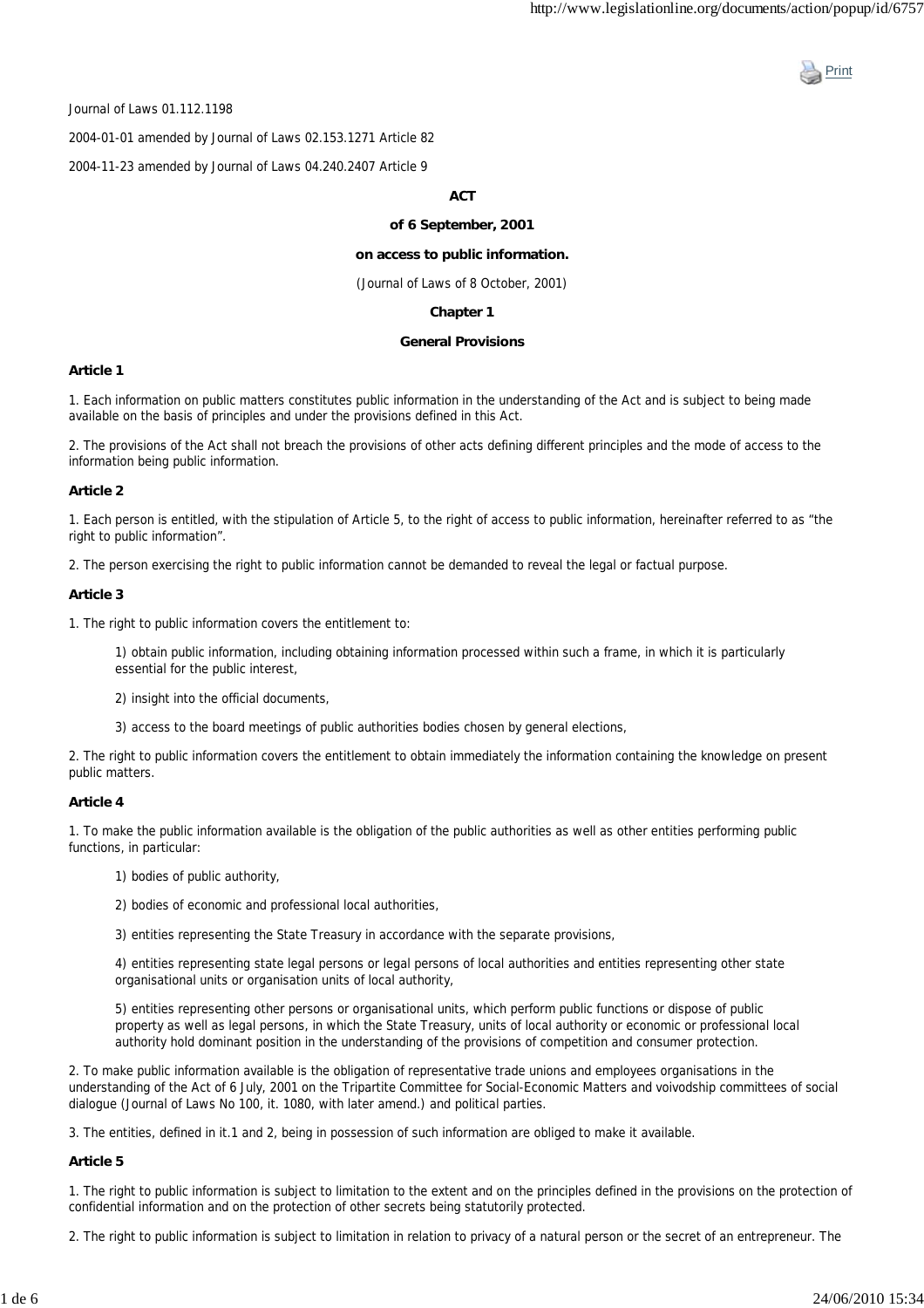limitation does not relate to the information on persons performing public functions, being connected with performing these functions, including the conditions of entrusting and performing these functions and in the event when a natural person or entrepreneur resigns from the right to which he was entitled to.

3. The access to public information on matters resolved before the state authorities, in particular in the administrative, criminal or civil proceedings cannot be limited, with the stipulation of it. 1 and 2, with respect to protection of the party's interest, if the proceedings concern the public authorities or other entities performing public functions or persons performing public functions – in the scope of these functions or tasks.

4. The limitations of access to information on cases, defined in it. 3, do not breach the right to information on organisation and work of the bodies conducting proceedings, in particular on time, mode and place and the order of investigating cases.

## **Chapter 2**

### **Access to public information**

### **Article 6**

1. The following information is subject to being made available, in particular on:

- 1) internal and foreign policy, including:
	- a) intentions of legislative and executive authorities,
	- b) drafts on normative acts,

c) programmes on realisation of public tasks, method of their realisation, performance and consequences of the realisation of these tasks,

2) entities, defined in Article 4, it. 1, including:

- a) legal status or legal form,
- b) organisation,
- c) subject of activity and competencies,
- d) bodies and persons performing functions therein and competencies,
- e) property structure of entities, defined in Article 4, it. 1, points 3-5,
- f) property they dispose of,

3) principles of functioning of entities, defined in Article 4, it. 1, including:

a) mode of conduct of public authorities and their organisational units,

b) mode of conduct of state legal persons and legal persons of local authorities in the area of performing public tasks and their activity within the frames of budget and non-budget economy,

- c) methods of passing private-public acts,
- d) methods of accepting and settling matters,
- e) state of accepted cases, order of their settling or resolving,

f) conducted registers, books and archives and on methods and principles of making data there contained available,

- 4) public data, including:
	- a) contents and form of official documents, in particular:
		- contents of administrative acts and other resolutions,
		- documentation on the control and its effects as well as presentations, opinions, conclusions and statements of the entities having conducted the control,

b) opinion on public issues made by the bodies of public authority and by the public officers in the understanding of the provisions of the Penal Code,

- c) contents of other presentations and assessments made by the bodies of public authority,
- d) information on the condition of the state, local authorities and their organisational units,
- 5) public property, including:
	- a) property of the State Treasury and state legal persons,
	- b) other property rights to which the state and its debts are entitled to,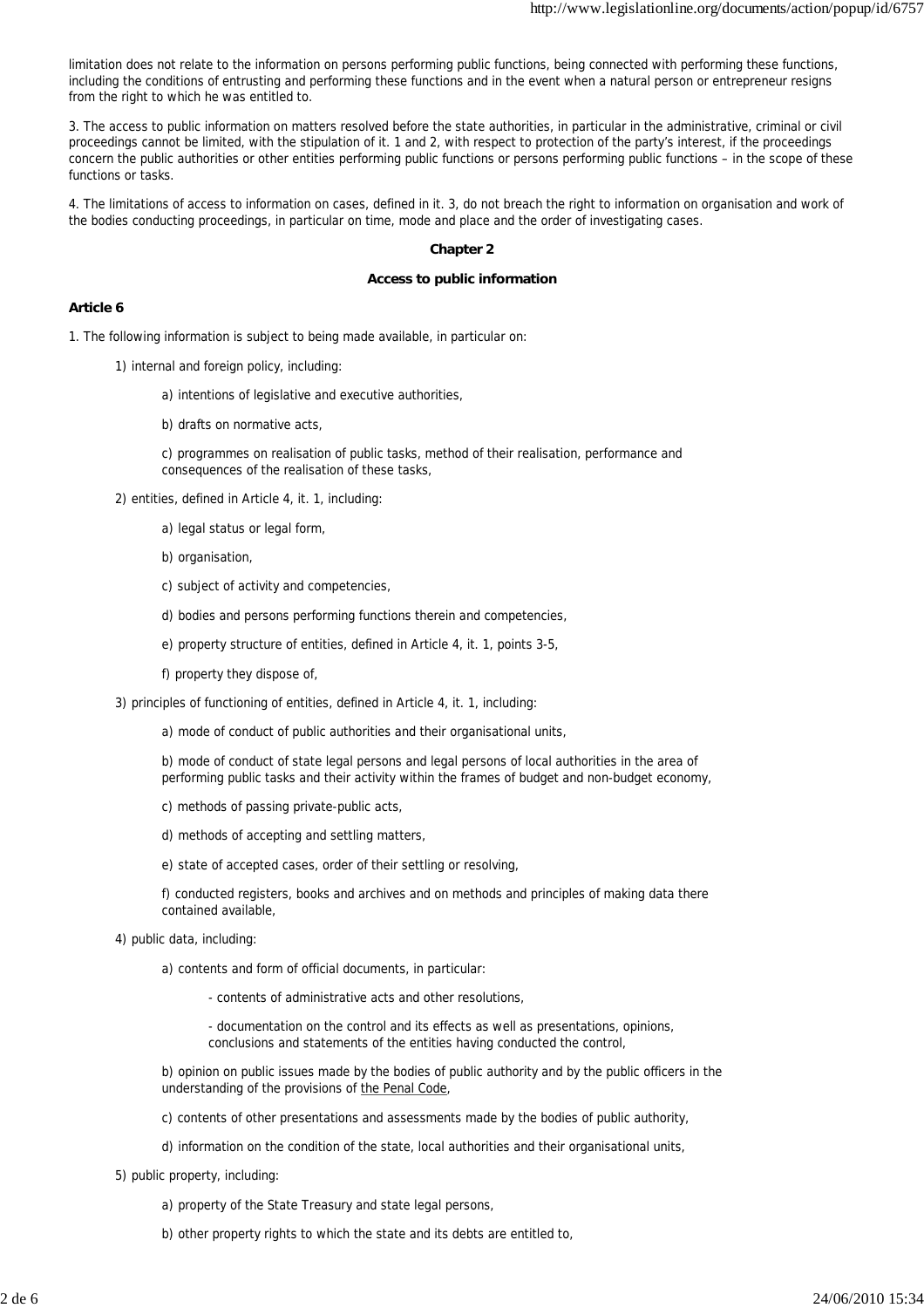c) property of the units of local authority and professional and economic local authorities as well as property of legal persons of local authorities and the ill persons' offices,

d) property of the entities, defined in Article 4, it. 1, point 5, coming from disposing of the property, defined in  $c. a$ ) – c) as well as the profits from this property and its encumbrances,

e) incomes and losses of the commercial companies in which the entities, defined in c. a) – c) hold the dominant position in the understanding of the provisions of the Commercial Companies Code and disposal of this income and the method of covering losses,

f) public debt,

g) public assistance,

h) public burden.

2. The official document in the understanding of this Act is the text of declaration of will or knowledge, preserved and signed in any form by the public officer in the understanding of the provisions of the Penal Code within the frames of its competencies, directed to another entity or filed to the acts.

## **Article 7**

1. Making public information available takes place by means of:

1) announcing public information, including official documents, in the Public Information Bulletin, mentioned in Article 8,

2) making it available, mentioned in Articles 10 and 11,

3) entrance into the meetings of the bodies, defined in Article 3, it. 1, point 3, and making the materials available, including the audio-visual and tele-communicating, documenting these meetings.

2. Access to public information is free, with the stipulation of Article 15.

## **Article 8**

1. The official teleinformatics publicator – Public Information Bulletin – with the aim of making the public information commonly available, in the form of unified system in the telecommunication net, hereinafter referred to as "Public Information Bulletin".

2. Public information is made available in Public Information Bulletin by the entities, defined in Article 4, it. 1 and 2.

3. The entities, defined in Article 1 and 2, are obliged to make in the Public Information Bulletin this public information available, defined in Article 6, it. 1 points 1-3, point 4 c. a) second, c. c) and d) and point 5. The entities, mentioned in the first sentence can make in the Public Information Bulletin also other public information.

4. The entities, defined in Article 4, it. 1 and 2, are obliged to make available in the Public Information Bulletin the information concerning the method of access to the public information being in their possession and not made available in the Public Information Bulletin.

5. In the event of exclusion of the openness of the public information, in the Public Information Bulletin the scope of exclusion shall be defined, the legal basis of the openness exclusion and points the body or a person to have made the exclusion and in the event, defined in Article 5, it. 2, the subject, to the interest of which the exclusion was made.

6. The entities making the information available in the Public Information Bulletin are obliged to:

1) mark the information with the data defining the entity making this information available,

2) give in the information the data defining the identity of a person, who produced the information or is responsible for its contents,

3) attach to the information the data defining the identity of a person, who introduced the information into the Public Information Bulletin,

4) mark the time of producing information and time of making it available,

5) protect the possibility of identification of the real time of making the information available.

## **Article 9**

1. The Minister competent for the affairs of public administration creates the website of the Public Information Bulletin, containing the list of entities, defined in Article 4, it. 1 and 2, alongside with the references enabling connection with these sites.

2. The entities, defined in Article 4, it. 1 and 2, create their own pages of Public Information Bulletin, on which they put information being subject to it.

3. The entities, defined in Article 4, it. 1 and 2, are obliged to transfer to the minister competent for administration affairs the information necessary to put it on the page, defined in it.1.

4. The minister competent for public administration affairs shall define by means of the ordinance: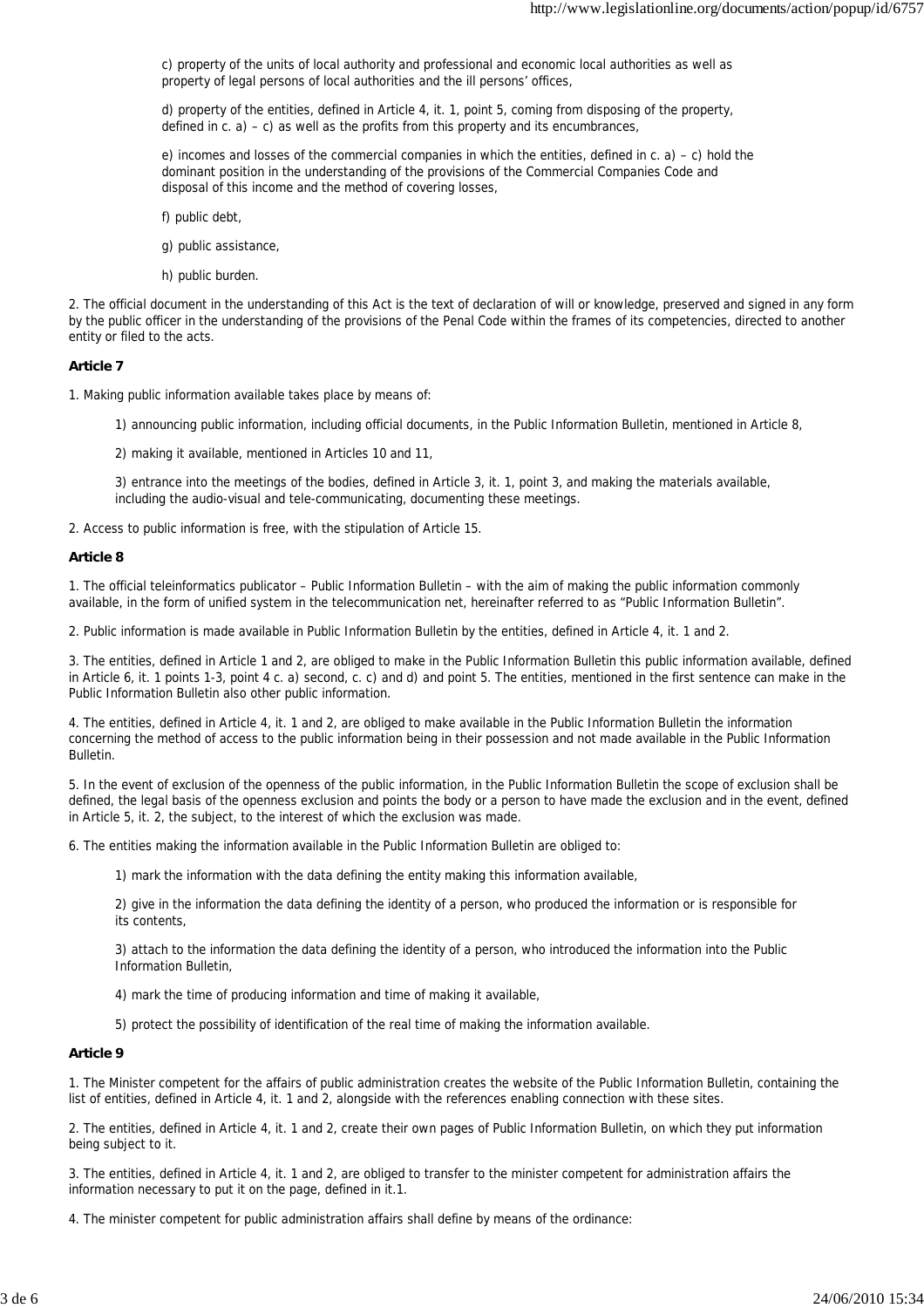1) specific standards of unified system of Public Information Bulletin system, in particular:

a) structure of the main website, defined in it. 1,

b) standards of pages structure, defined in it. 2,

2) scope and mode of transferring information, defined in it.3,

3) standards of protection of public information contents made available in Public Information Bulletin – taking into consideration the efficiency and uniformity of the action of the pages system of Public Information Bulletin.

### **Article 10**

1. Public information, which was not made available in the Public Information Bulletin, is made available on the petition.

2. Public information, which can be immediately made available, is made available in the oral or written form without a written petition.

### **Article 11**

Public information can be made available:

- 1) by means of putting up or laying out in public places,
- 2) by means of installing in places, defined in point 1, devices which enable to familiarise with this information.

## **Article 12**

1. Public information made available in such a way, defined in Article 10 and 11, is marked with data defining the entity, which makes the information available, with the data defining the identity of a person, who produced the information or is responsible for its contents, data defining the identity of a person, who made this information available as well as the data being made available.

2. The entity making the information available is obliged to ensure the possibility of:

- 1) copying of public information or its printout or
- 2) sending the public information or transferring it to the appropriate, commonly used information carrier.

### **Article 13**

1. Making the information available on the petition of is made without undue delay, no later however than within 14 days of submitting the petition, with the stipulation of it. 2 and Article 15, it.2.

If the public information cannot be made available within the date defined in it.1, the entity obliged to making it available notifies within this period of the reasons for delay and of the date on which he completes this information, not longer however, than two months of submitting the petition.

## **Article 14**

1. Making the public information available takes place in the method and in forms which are in accordance with the petition unless the technical measures, which are at the disposal of the entity being obliged to do this, make it impossible to make the information available in the method and in form defined in the petition.

2. If the public information cannot be made available in the method or in form defined in the petition, the entity obliged to do this, notifies in writing the petitioner of the reasons for lack of possibility to make the information available in accordance with the petition and point in what way or in which method this information can be made available immediately. In such a case, if within 14 days of the notification the petitioner shall not submit the petition for making this information available in a method or in form pointed in the notification, the proceedings for making the information available are discontinued.

#### **Article 15**

1. If as a result of making public information on the petition, defined in Article 10, it. 1, the entity obliged to do this, is to incur the additional costs connected with the method defined in the petition of a method of making it available or necessity to transform the information in the form pointed in the petition, this entity is entitled to the payment from the petitioner covering these costs.

2. The entity, defined in it. 1, within 14 days of submitting the petition, shall notify the petitioner of the amount of the payment. Making the information available in accordance with the petition takes place after the expiration of the period of 14 days of notifying the petitioner unless the petitioner makes within this period the change in the petition in the scope of method and form of making this information available or withdraw the petition.

## **Article 16**

1. The refusal to make the public information available and discontinuation of proceedings to make the information available in the case defined in Article 14, it. 2 by the body of public authority takes place by means of a decision.

2. In relation to the decision, defined in it. 1, the provisions of the Code of Administrative Proceedings shall apply, however:

- 1) the appellation from the decision is investigated within 14 days,
- 2) the justification of the decision on the refusal of making the information available includes also the names, surnames,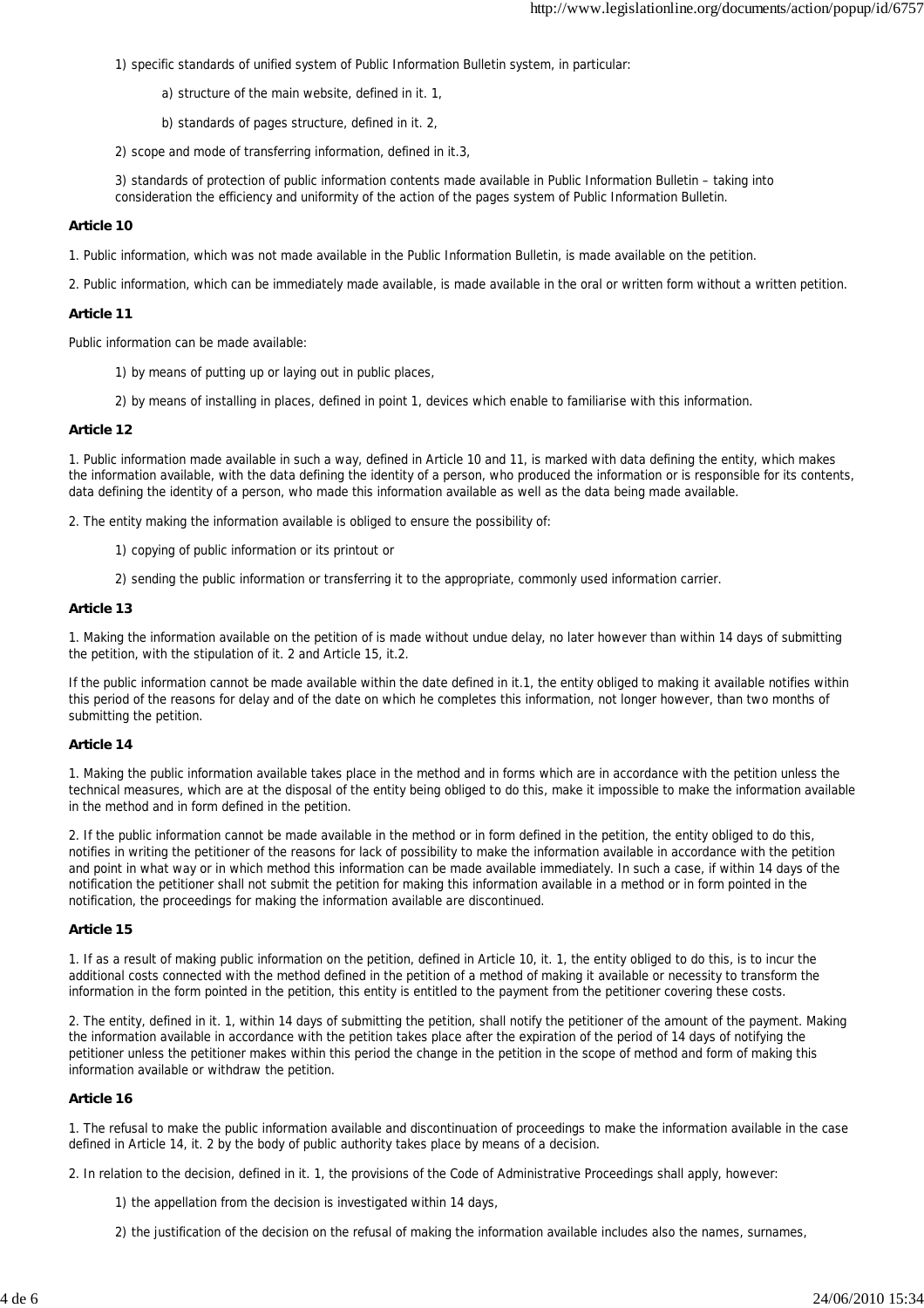and these persons' functions, who took decision under the procedure on making the information available and marking the entities, in relation to whose goods, defined in Article 5, it. 2, the decision on the refusal to make information available was issued.

# **Article 17**

1. In cases of settlement concerning the entities obliged to make the information available, which are not the bodies of public authority, on the refusal of making information available and discontinuance of the proceedings on making the information available the provisions of Article 16 shall apply.

## **Article 18**

1. The meetings of board bodies of public authorities chosen in general election are open and available.

2. The meetings of the auxiliary bodies, defined in it. 1, are open and available as far as they are regulated by the provisions of the acts or legal acts issued on their basis or when the auxiliary body decides so.

3. The bodies, defined in it. 1 and 2, are obliged to ensure the premises and technical measures which enable to exercise the right, defined in Article 3, it. point 3. Where necessary, the audio-visual or telecommunication transmission from the bodies' meetings should be provided in accordance with it.1.

4. The limitation of the access to the bodies' meetings, defined in it. 1 and 2 for premises or technical reasons cannot lead to unjustified ensuring the access only in case of certain entity.

## **Article 19**

The bodies, defined in Article 18, it. 1 and 2, draw up and make available the protocols and stenograms from their meetings unless they draw up and make available the audiovisual or telecommunication materials recording in full these meetings.

## **Article 20**

The provisions of Article 18 and 19 shall accordingly apply in relation to board bodies chosen in general elections, auxiliary units of the local authority and their board auxiliary bodies.

## **Article 21**

To the complaints considered in the proceedings on making public information available the provisions of the Act of 30 August, 2002 – the Law on proceedings before the administration courts (Journal of Laws No 153, it. 1270) shall apply with the stipulation of the case, defined in Article 22, however:

- 1) transferring the files and replies to the complaints shall be made within 15 days of receiving the complaint,
- 2) the complaint is considered within 30 days of receiving the files alongside with the reply to the complaint.

## **Article 22**

1. The entity, which was denied the access to the public information in respect to its exclusion of its openness when quoting the protection of personal data, the right to privacy and the secret other than state, official, treasury or statistical secret, is entitled to put an action to the court for making such information available.

2. The entity, to which the exclusion of public information is related, has a legal interest in commencing as an accidental intervener on the defendant's side.

3. The competent court for resolving the cases, defined in it. 1, is the district court with respect to the seat of the entity, which refused to make the public information available.

## **Article 23**

Whoever, contrary to the obligation weighing on him, shall not make the public information available, is subject to fine, penalty of restricted liberty or penalty of deprivation of liberty for up to one year.

## **Chapter 3**

## **Provisions on amending the existing provision , transitory and final provisions**

# **Article 24**

In the Act of 26 January 1984 – the Law on Press (Journal of Laws it. 24, of 1988, no 41, it. 324 of 1989 no 34, it. 187, of 1990 no 29 it. 173 of 1991 no 100, it. 442 of 1996 no 114, it 542 of 1997 no 88 it. 554 and no 121, it. 770 and of 1990 no 90, it. 999) the following amendments are introduced:

1) the Article 3a is added in the wording:

"Article 3a. Within the scope of the right of access to public information the provisions of the Act of 6 September, 2001 on access to public information shall apply (Journal of Laws No 112, it. 1198)."

2) in Article 4:

a) it. 1 obtains the wording: